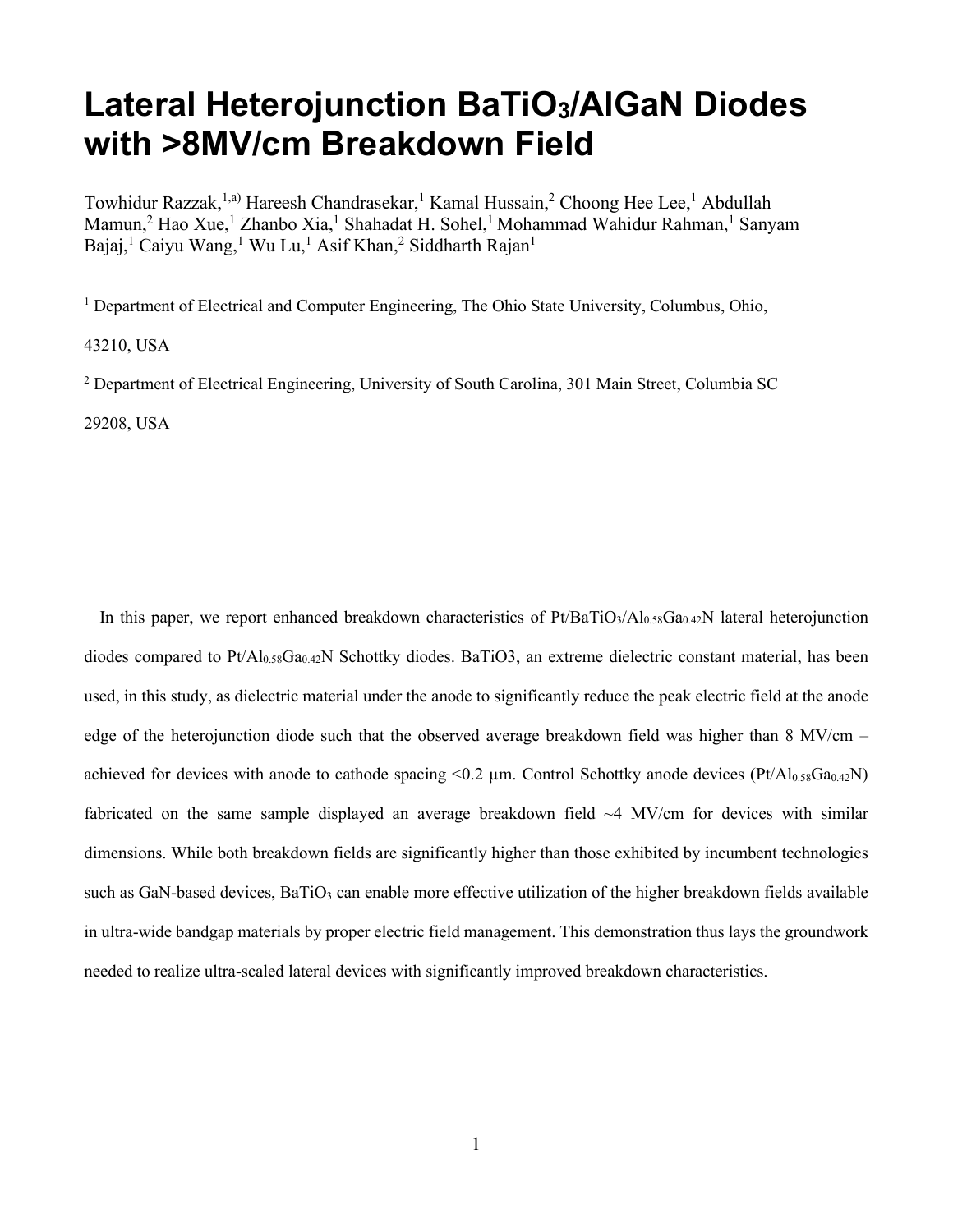Significant research interest has been generated by the  $A\vert_{x}Ga_{1-x}N$  material system due to its attractive material properties such as extremely high critical breakdown field, predicted to be above 9 MV/cm for  $x \ge 0.5$ , good lowfield transport properties, and high electron saturation velocity comparable to GaN.<sup>1-4</sup> As a result,  $Al_xGa_{1-x}N$  has a higher predicted Johnson Figure of Merit

$$
(JFOM = \frac{v_{sat}F_{BR}}{2\pi})
$$

compared to GaN. This can enable ultra-scaled devices that can surpass state of the art GaN-based amplifiers in terms of current density, breakdown voltage, and output power density at mm-wave and THz frequencies.<sup>2-4</sup> In addition, the large band gap of AlGaN could also enable more favorable device characteristics for normally-off devices used in power switching applications. 5

While various figures of merit suggest the excellent potential of these materials for future device technology, approaching the breakdown limit in an actual device remains a standing challenge. Material breakdown limits for wide-band gap semiconductors have been reached previously only with PN junctions. <sup>6</sup> Achieving the theoretical *material* breakdown field in lateral diodes and field effect transistors is challenging due to non-uniform electric field distribution in the depletion region (which causes electric field peaking), and is further limited by tunneling breakdown at the Schottky gate electrode. These effects are more significant in the case of ultra-wide band gap semiconductors which have breakdown fields estimated to be higher than 7 MV/cm. AlGaN devices that employ metal-semiconductor based Schottky gates are limited by the breakdown strength of the Schottky diodes which typically have barrier heights of less than 2 eV. Average breakdown fields as high as 3.6 MV/cm have been demonstrated for  $Al_{0.70}Ga_{0.30}N$  using metal-insulator gate electrodes, and 2.86 MV/cm for Schottky gate electrodes also for  $Al_{0.70}Ga_{0.30}N^{7.8}$  However, these numbers are still significantly lower than the estimated material breakdown field (11 MV/cm) at this composition. Conventional dielectrics such as  $SiO<sub>X</sub>$  and  $Al<sub>2</sub>O<sub>3</sub>$  inserted between the gate metal and semiconductor do not offer significantly better performance since they are limited by the breakdown of the metal-dielectric junction.

More recently a solution to this problem has been proposed to be the use of extremely high permittivity oxides inserted between the metal and semiconductor layers and in the gate-drain region.<sup>9,10</sup> Extreme permittivity dielectrics enable improved breakdown due to two reasons. Firstly, a high dielectric constant passivation layer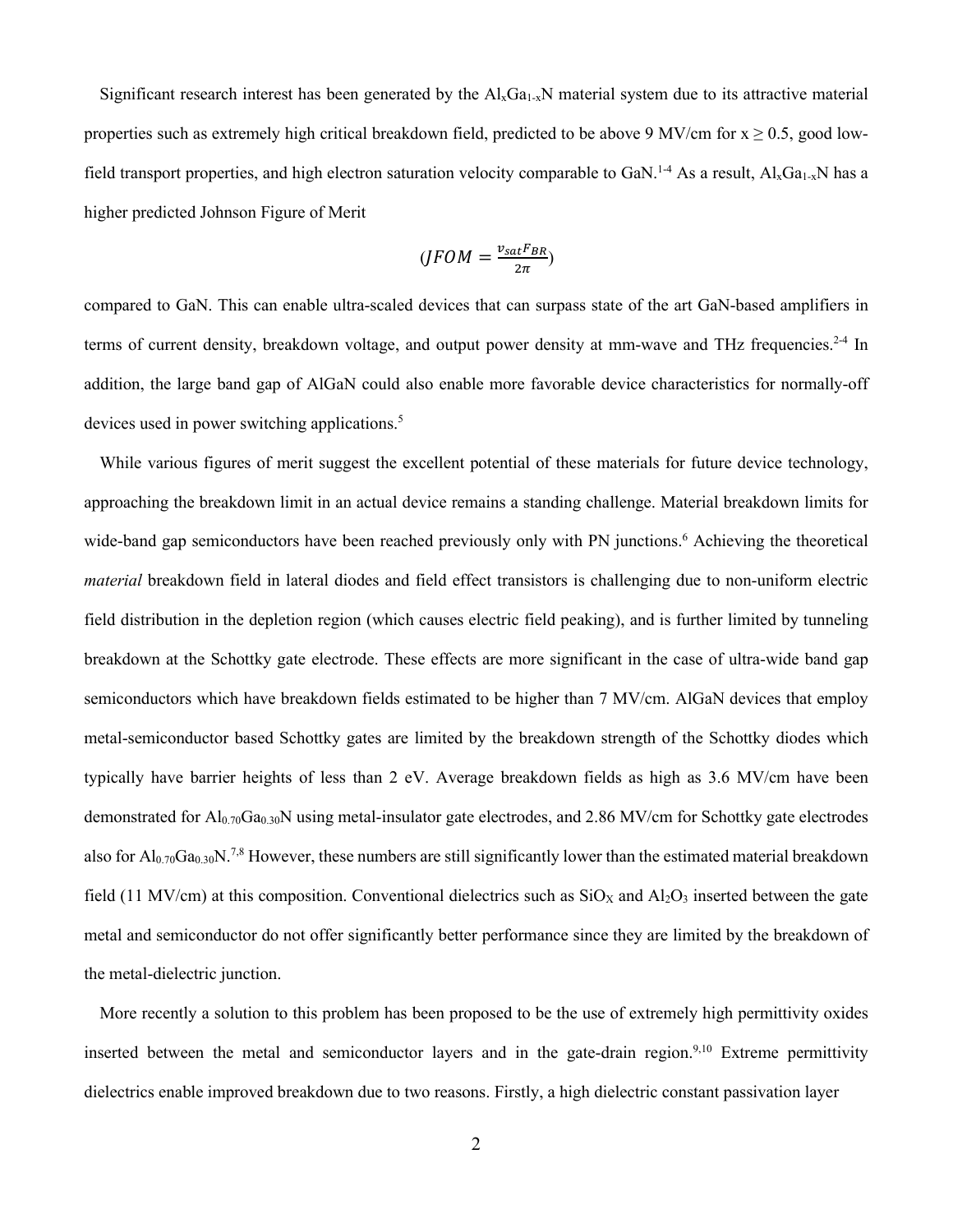

Fig. 1. Comparison of the lateral electric field profile between the anode and the cathode for heterojunction diodes with a low-k gate/anode dielectric versus a high-k gate/anode dielectric for an applied voltage,  $V_{AC} = -100$ V. Device schematic is shown on the inset.

greatly reduces the peaking or non-uniformity in lateral electric field due to the applied drain bias and results in higher breakdown voltage and average breakdown fields due to a more uniform electric field distribution. This is illustrated in Figure 1 which shows a comparison of the electric field profiles between the anode and cathode of a heterojunction/semiconductor diode (inset Figure 1) with a (a) low-k dielectric ( $\varepsilon_r = 10$ ) and (b) high k dielectric ( $\varepsilon_r$  $= 100$ ) for an applied anode to cathode voltage of 100 V. In addition to reducing peak fields due to depletion, the high permittivity material below the gate metal helps to reduce gate leakage which suppresses gate-leakage related breakdown. This can be understood by considering the continuity of the displacement field across the dielectric/semiconductor junction, which suppresses the electric field within the high dielectric constant material. Thus, even as voltage drops and the field increases in the semiconductor layer, the high dielectric constant layer maintains a flat potential profile, thus suppressing gate tunneling breakdown through the oxide.

Barium Titanate, BaTiO<sub>3</sub>, a perovskite oxide displaying high dielectric constant, is a suitable candidate for such applications. In this report, we demonstrate a  $>8$  MV/cm average breakdown field for BaTiO<sub>3</sub>/Al<sub>0.58</sub>Ga<sub>0.42</sub>N (predicted critical breakdown field of  $Al_{0.58}Ga_{0.42}N \sim 9.7$  MV/cm) heterojunction diodes which represents an important step towards achieving true material breakdown field in lateral devices. In comparison, control Schottky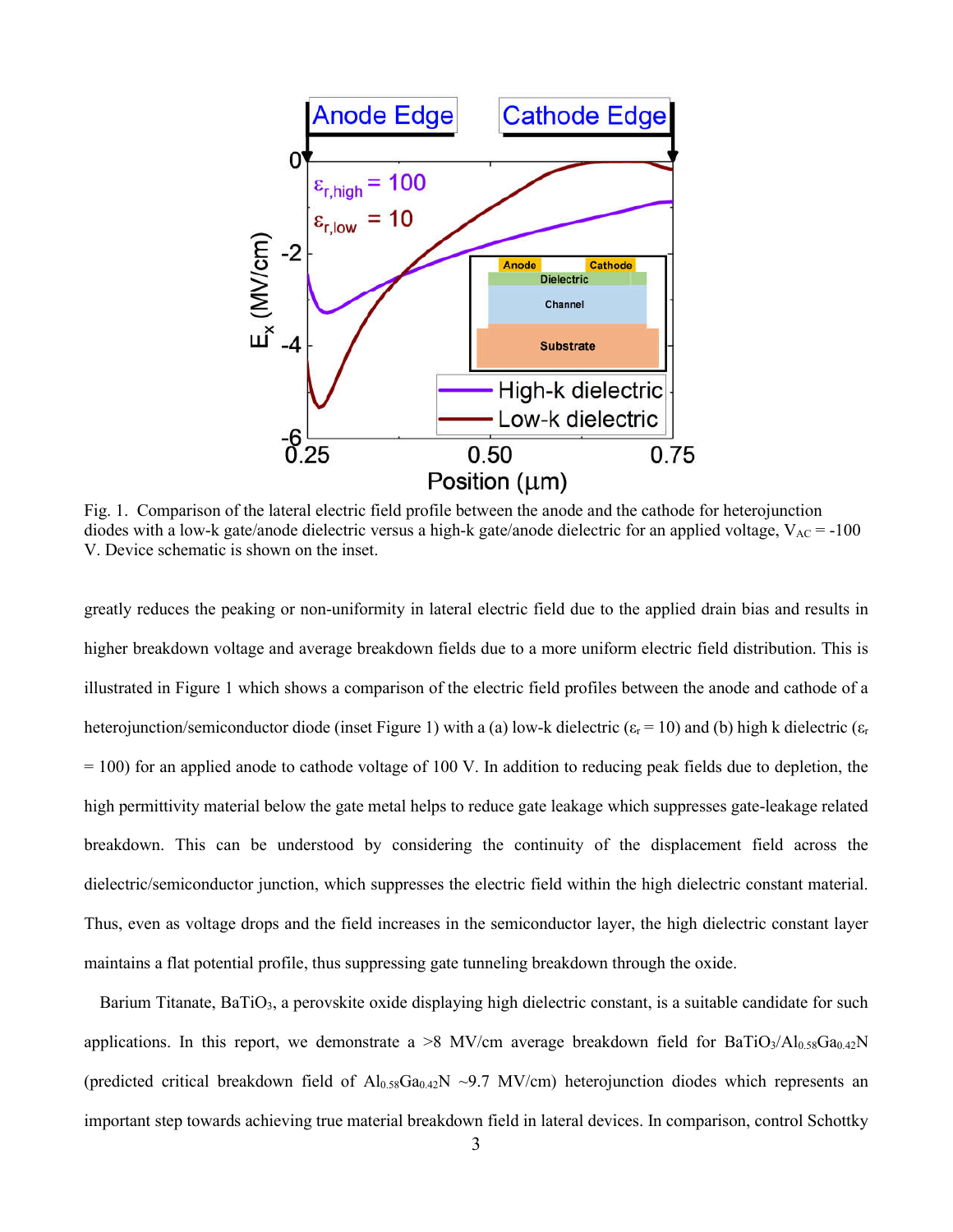diodes displayed a breakdown field  $\sim$ 4 MV/cm, significantly lower than material breakdown field limit and representative of typical observations for Schottky devices.

Low-pressure (LP) MOCVD was used to grow the active layers for the reported device structures on 3 µm thick high quality AlN-(0001) sapphire templates. These template layers were also deposited by LPMOCVD at growth temperatures close to 1250 ̊C. Their RMS surface roughness was measured by atomic-force microscope (AFM) to be 1.44 nm, as shown in Figure 2(a). The epilayer consisted of a 500 nm thick undoped i-Al<sub>0.58</sub>Ga<sub>0.42</sub>N buffer layer grown pseudomorphically over the entire two-inch diameter AlN template at a growth temperature close to  $1100^{\circ}$ C. This was followed by the growth of a 60 nm thick  $[S_i^+]$ -doped n-type  $Al_{0.58}Ga_{0.42}N$  layer, with a doping concentration of  $4\times10^{18}$  cm<sup>-3</sup> on top of the buffer layer as reported elsewhere.<sup>11</sup> High-resolution x-ray diffraction (XRD) spectra (BEDE D1 High Resolution Triple Axis X-ray Diffraction System) (Fig 2(b)) were used to determine the composition.



FIG. 2. (a) AFM scan of the surface of the sample showed an RMS surface roughness of 1.44 nm and (b) XRD was used to confirm the composition of the MOCVD grown film

Selective area regrowth by molecular beam epitaxy (MBE) was used to achieve ohmic contact to the MOCVD grown epilayer. 500 nm of silicon oxide  $(SiO<sub>2</sub>)$  was deposited and patterned on the MOCVD-grown channel layer to act as a hard mask for MBE contact regrowth. Heavily  $[Si^+]$ -doped  $Al_{0.58}Ga_{0.42}N$  (50 nm) was then regrown in the selectively formed pits using molecular beam epitaxy (MBE) to completely fill the etched region. This was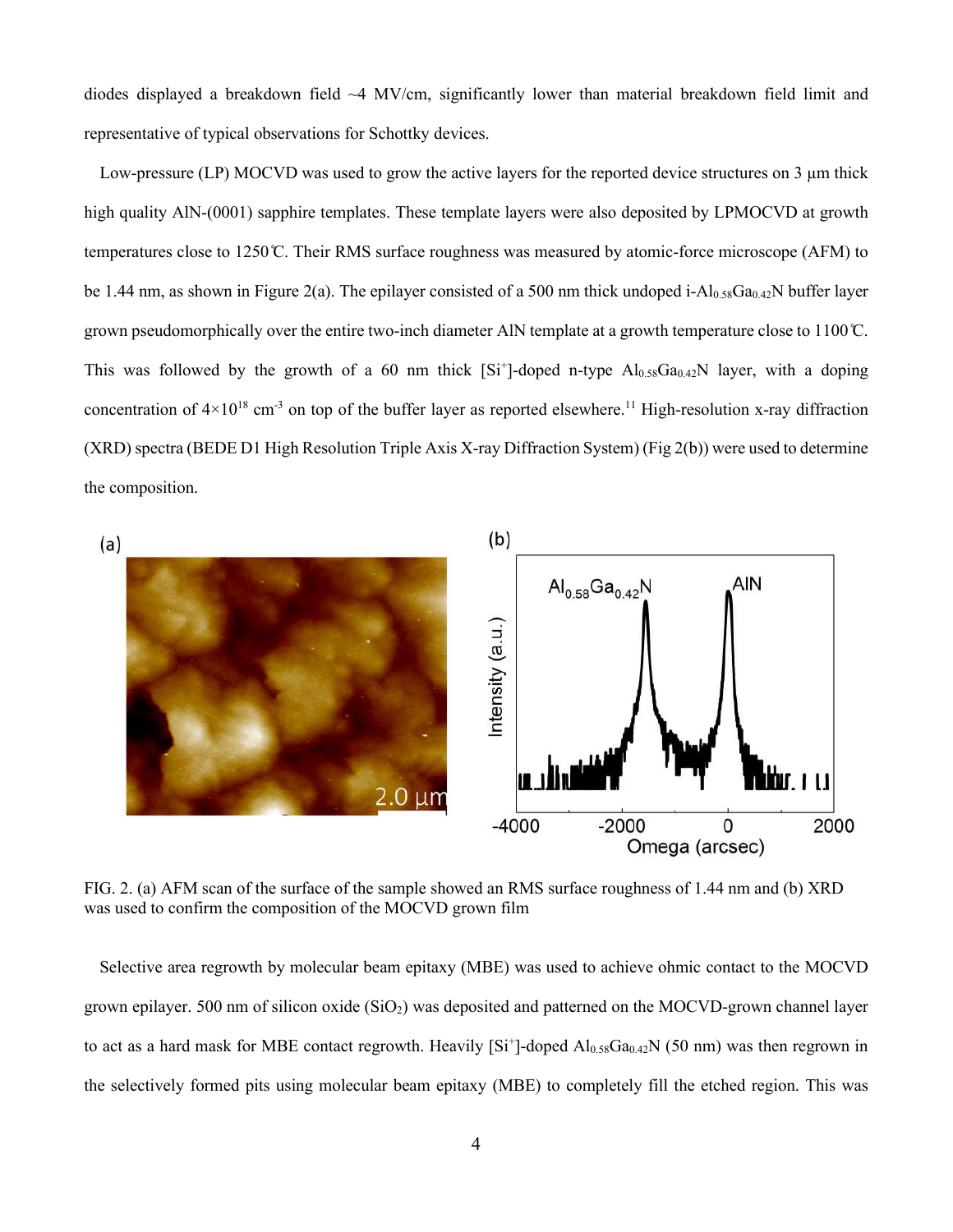capped with a heavily [Si<sup>+</sup>]-doped reverse Al-composition graded AlGaN layer of thickness of 50 nm and a doping of  $1 \times 10^{20}$  cm<sup>-3</sup>. The purpose of the reverse composition-graded n<sup>++</sup> AlGaN layer is to minimize abrupt conduction band offsets and facilitate low resistance non-alloyed ohmic contact formation.<sup>8</sup>



Fig. 3 (a). Schematic of the lateral BaTiO<sub>3</sub>/Al<sub>0.58</sub>Ga<sub>0.42</sub>N heterojunction diode, (b) band-diagram under the anode for the metal/BaTiO<sub>3</sub>/Al<sub>0.58</sub>Ga<sub>0.42</sub>N diode (c) Schematic of the fabricated lateral Al<sub>0.58</sub>Ga<sub>0.42</sub>N Schottky diode, and (d) Band-diagram under the anode for the  $Al_{0.58}Ga_{0.42}N$  Schottky diode

Following MBE contact regrowth,  $SiO<sub>2</sub>$  regrowth mask was removed using a diluted buffered oxide etch (BOE) solution, and a metal stack of Ti/Al/Ni/Au [20/120/30/100 nm] was deposited on the regrown contact regions via an e-beam evaporator to form ohmic contacts. This was followed by device isolation by inductively coupled plasma – reactive ion etching (ICP-RIE) plasma etching system with an RIE power of 30 W and a pressure of 5 mTorr. BaTiO<sub>3</sub> was deposited via RF sputtering at 630 °C in an oxygen ambient. The dielectric constant of the BaTiO<sub>3</sub> films were estimated to be around 60. For the fabrication of the control samples,  $BaTiO<sub>3</sub>$  was etched away using SF6 plasma ICP-RIE etching under the anode regions and the access regions while BaTiO3 was etched away *only* from the access regions for the heterojunction diodes. Finally, anodes were formed by the deposition of Pt/Au [60/100 nm] metal stack via e-beam evaporation for both the Schottky and the heterojunction diodes. The schematic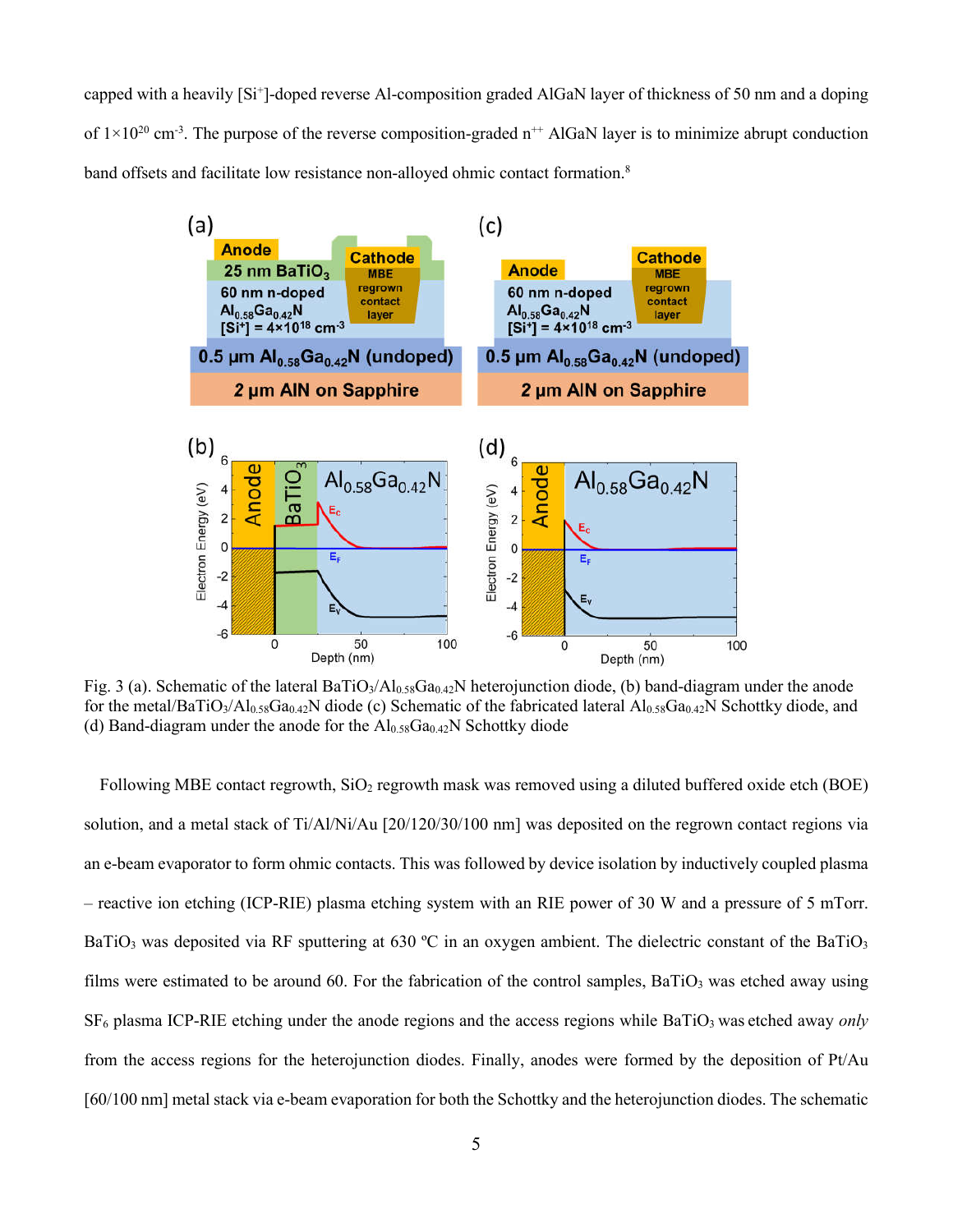of the fabricated heterojunction diode is shown in Figure 3(a). Figure 3(b) shows the equilibrium energy-band diagrams calculated using self-consistent one-dimensional Poisson-Schrodinger solver under the anode for the BaTiO<sub>3</sub> sample.<sup>12</sup> The schematic and energy band-diagram of the control (Schottky) device are shown in Figures 3(c) and (d), respectively.



FIG. 4. Comparison of the measured charge profile to the simulated charge profile; (inset) capacitance-voltage measurement results from the  $BaTiO<sub>3</sub>/Al<sub>0.58</sub>Ga<sub>0.42</sub>N$  diodes

Hall measurements were performed on four-terminal ungated van der Pauw (VDP) structures, and indicated sheet resistance of 6.2 k $\Omega/\square$ , Hall mobility of 65 cm<sup>2</sup>/V⋅s and a sheet carrier density of 1.55×10<sup>13</sup> cm<sup>-2</sup>. Electrical characterization of the devices was performed using an Agilent B1500 parameter analyzer. Inset of Figure 4 shows the capacitance voltage characteristics measured on a 16  $\mu$ m×100  $\mu$ m diode. The integrated charge density, n<sub>s</sub>, was found to be  $1.06 \times 10^{13}$  cm<sup>-2</sup>. The measured charge density and the simulated charge density are shown in Figure 4. The extracted doping density is found to be  $4\times10^{18}$  cm<sup>-3</sup>, as expected, near the top of the structure, and the lower density at larger depletion depths may be due to errors introduced by capacitor loss.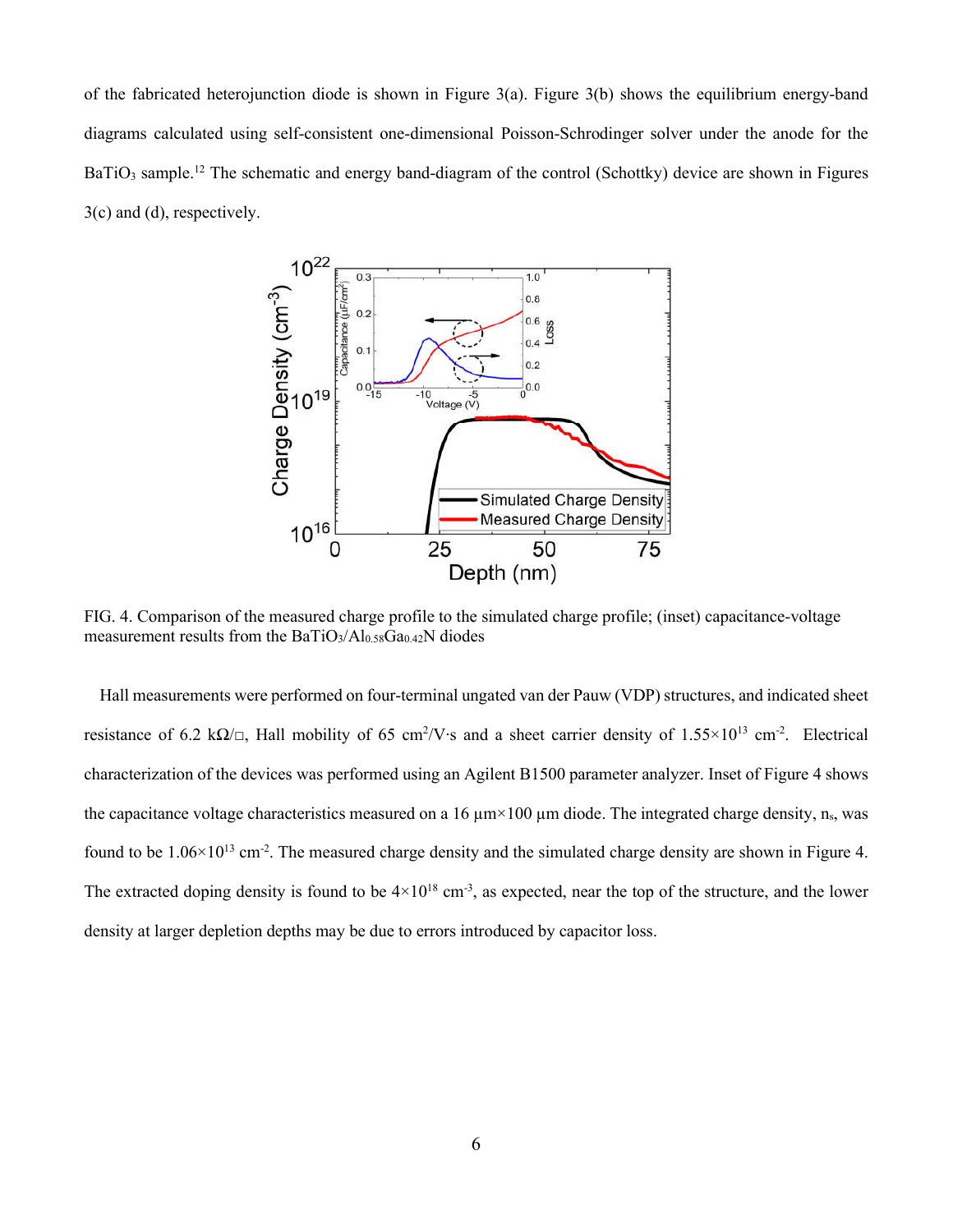

FIG. 5 Comparison between Schottky barrier diode and BaTiO<sub>3</sub>/Al<sub>0.58</sub>Ga<sub>0.42</sub>N heterojunction diode (a) forward IV characteristics and (b) breakdown performance

Figure 5(a) shows the forward characteristics of a Schottky diode and a heterojunction diode with an anode to cathode spacing of 700 nm. The turn-on voltage of the Schottky diode and the heterojunction diode are 0.9 V and 1.5 V, respectively. Both these devices display significantly lower turn-on voltage compared to what is typically observed for AlGaN PN/PIN diodes. The differential on-resistance  $(R_{ON})$ , calculated from the forward IV characteristics was 31 mΩ.cm<sup>2</sup> for Schottky diode, and 56 mΩ.cm<sup>2</sup> for the heterojunction diode. The increase in  $R_{ON}$  the heterojunction device is likely due to the presence of BaTiO<sub>3</sub> layer which is nominally undoped. Breakdown characteristics were evaluated for several randomly selected Schottky and heterojunction diodes. Figure 5(b) shows the breakdown characteristics for a Schottky diode and a heterojunction diode, with anode to cathode spacing of 0.19 µm and 0.18 µm respectively. While the Schottky diode breaks down at a voltage of 42 V, the heterojunction diode breaks down at a much higher voltage of 155 V despite both devices having similar anode to cathode spacing. The improvement in the breakdown field is attributed to a reduced peak field and the suppression of gate leakage current due to the BaTiO<sub>3</sub> layer. With a pinch-off voltage of  $-12$  V, the vertical field and the horizontal field of the Schottky diode was estimated to be 3.15 MV/cm, assuming a total depleted sheet charge density of  $1.55 \times 10^{13}$  cm<sup>-</sup> 2 , and 1.58 MV/cm respectively, which gives a total field of 3.52 MV/cm. Similarly, the vertical field and the horizontal field of the heterojunction diode was estimated to 3.15 MV/cm and 7.94 MV/cm respectively, leading to an effective electric field of 8.5 MV/cm. Multiple randomly chosen devices were measured for both the Schottky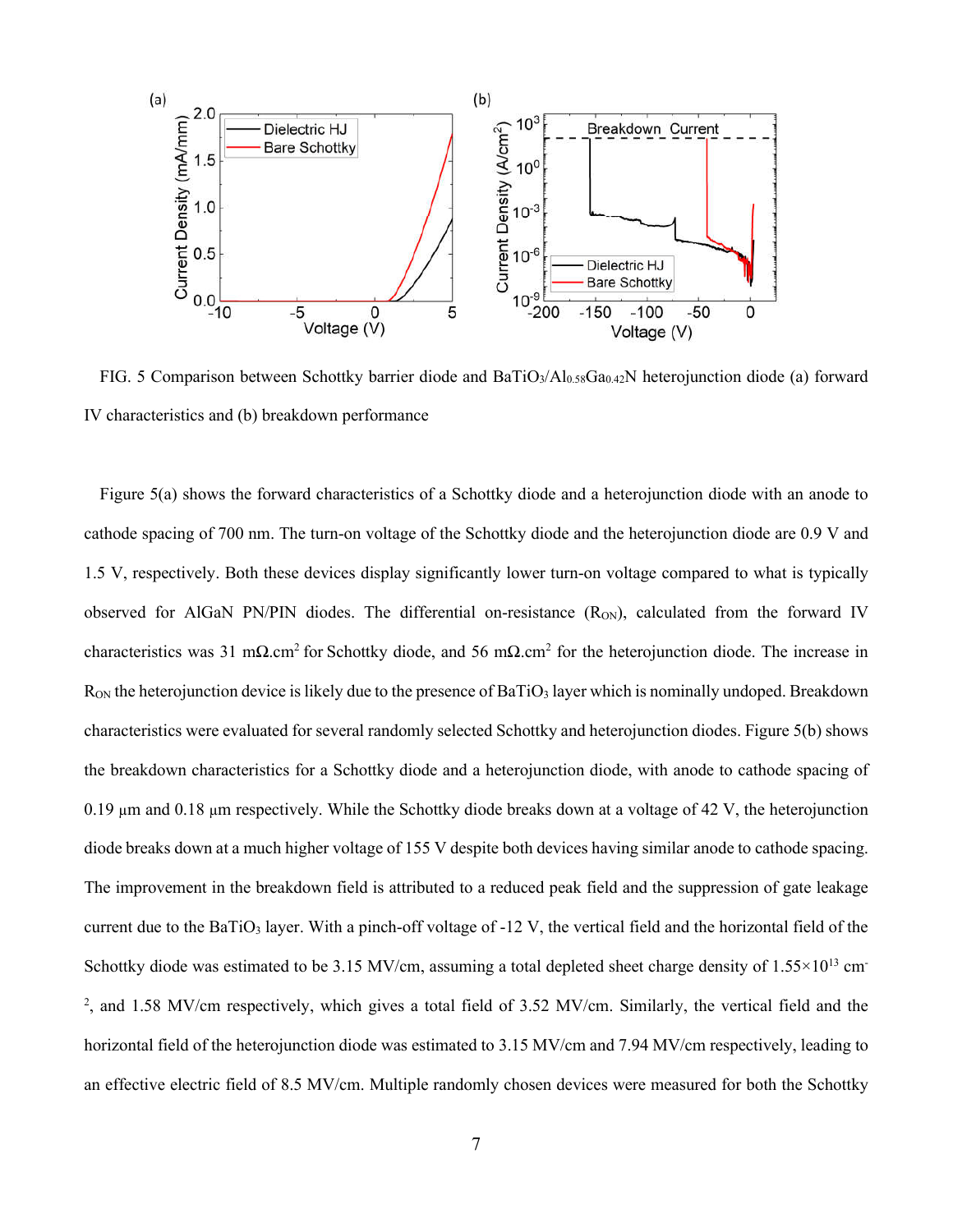diodes and the heterojunction diodes and the results are show in Figure 6(a). In general, for the heterojunction diodes, for an anode to cathode spacing in the range of 0.2-0.3 µm, the minimum breakdown fields observed were in the range of 6-8 MV/cm. Figure 6(b) shows the highest reported breakdown fields for various semiconductor materials as a function of the bandgap. The value reported in this work, 8.5 MV/cm, is the highest reported experimental breakdown field for any semiconductor material.



FIG. 6. (a) Breakdown performance for lateral BaTiO<sub>3</sub>/Al<sub>0.58</sub>Ga<sub>0.42</sub>N heterojunction diodes and AlGaN Schottky barrier devices for  $L_{AC}$  < 500 nm and (b) comparison of breakdown fields in various semiconductor devices achieved to date 6,7,9,13-17. The dashed green line shows the phenomenological fit of critical breakdown field as a function of bandgap. The red dots represent the predicted maximum breakdown field achievable for various materials.

The breakdown voltage achieved for the diode with average breakdown field of 8.5 MV/cm was 155 V, which is lower than the theoretically estimated maximum breakdown field of 9.7 MV/cm and a flat electric field distribution. Therefore, there exists room for optimization of this BaTiO<sub>3</sub>/AlGaN heterostructure design including optimization of  $BaTiO<sub>3</sub>$  thickness and growth conditions together with the exploration of potential integration of field plate structures. One important benefit of using  $BaTiO<sub>3</sub>$  as a gate or anode dielectric is that it enables the fabrication of ultra-scaled devices while meeting the breakdown voltage requirements due to the much higher breakdown fields achievable in these structures. This is particularly beneficial for low mobility materials like AlGaN and  $Ga_2O_3$  which requires scaled devices for high performance RF electronics to compensate for the higher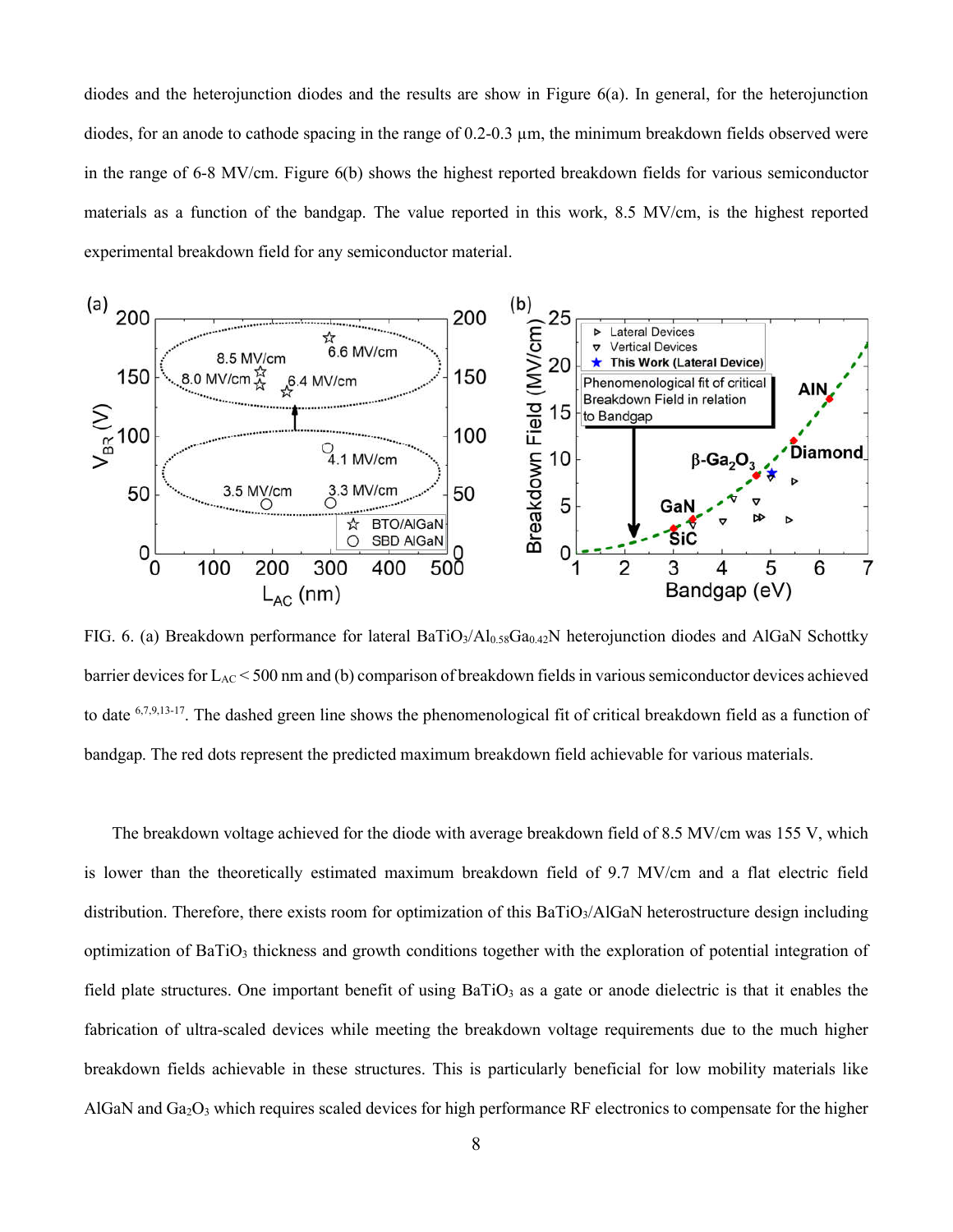sheet resistance compared to GaN. The presence of the high-k dielectric also leads to scaling of the gate to channel distance which can result in lower output conductance and higher transconductance.<sup>10</sup> However, it should be noted that in such a heterojunction with a high-k dielectric, the drain depletion region is longer than the case with a lowk dielectric and correspondingly higher gate to channel capacitance due to the high-permittivity region between the gate and drain. As a result, the peak cutoff frequency is expected to be lower than a device with low-k barrier.<sup>10</sup> It is therefore important to properly optimize the thickness of the high-permittivity region to manage the tradeoff between field management and gate–drain capacitance dielectric. Scaling, enabled by the high-k heterostructure devices, is also expected to play an important role for next generation power electronics, whereby the on-resistance of the device can be significantly reduced, due to shortened device dimensions while at the same time delivering higher output power more efficiently.

In conclusion, we have demonstrated  $PtBaTiO<sub>3</sub>/Al<sub>0.58</sub>Ga<sub>0.42</sub>N$  lateral heterojunction diodes with enhanced breakdown characteristics. By using  $BaTiO<sub>3</sub>$  as a gate and access-region dielectric, the peak field at the anode edge was significantly reduced and an average breakdown field exceeding 8 MV/cm was achieved for devices with anode to cathode spacing of 0.18  $\mu$ m. In contrast, Pt/Al<sub>0.58</sub>Ga<sub>0.42</sub>N control Schottky diodes displayed an average breakdown field below 4 MV/cm for devices with similar dimensions. The use of a high-k dielectric can more effectively utilize the high breakdown fields in ultra-wide bandgap materials, by proper electric field management. This demonstration thus provides a framework to realize ultra-scaled lateral devices with improved breakdown characteristics.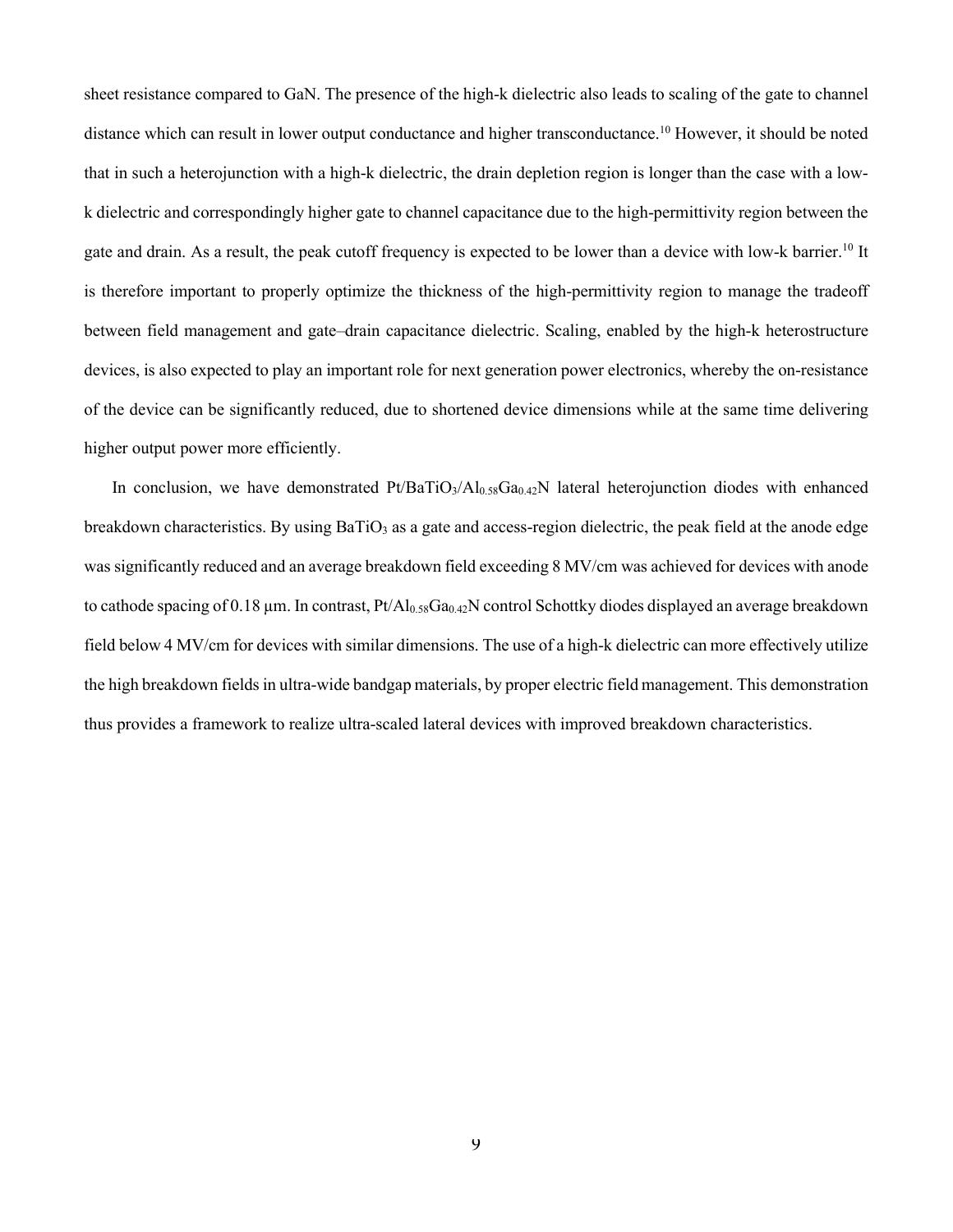## **ACKNOWLEDGMENTS**

The authors acknowledge funding from Air Force Office of Scientific Research (AFOSR Grant FA9550-17-1-0227,

Program Manager Kenneth Goretta) and the DARPA DREaM program (ONR N00014-18-1-2033, Program Manager Dr.

Young-Kai Chen, monitored by Office of Naval Research, Program Manager Dr. Paul Maki).

## **REFERENCES**

- <sup>1</sup> Jerry L Hudgins, Grigory S Simin, Enrico Santi, and M Asif Khan, IEEE Transactions on Power Electronics **18** (3), 907 (2003).
- <sup>2</sup> AFM Anwar, Shangli Wu, and Richard T Webster, IEEE Transactions on Electron devices **48** (3), 567 (2001).
- <sup>3</sup> Maziar Farahmand, Carlo Garetto, Enrico Bellotti, Kevin F Brennan, Michele Goano, Enrico Ghillino, Giovani Ghione, John D Albrecht, and P Paul Ruden, IEEE Transactions on electron devices **48** (3), 535 (2001).
- <sup>4</sup> Towhidur Razzak, Hao Xue, Zhanbo Xia, Seongmo Hwang, Asif Khan, Wu Lu, and Siddharth Rajan, presented at the 2018 IEEE MTT-S International Microwave Workshop Series on Advanced Materials and Processes for RF and THz Applications (IMWS-AMP), 2018 (unpublished).
- <sup>5</sup> Sanyam Bajaj, Ting-Hsiang Hung, Fatih Akyol, Digbijoy Nath, and Siddharth Rajan, Applied Physics Letters **105** (26), 263503 (2014).
- <sup>6</sup> Meng Qi, Kazuki Nomoto, Mingda Zhu, Zongyang Hu, Yuning Zhao, Vladimir Protasenko, Bo Song, Xiaodong Yan, Guowang Li, and Jai Verma, Applied Physics Letters **107** (23), 232101 (2015).
- <sup>7</sup> Sanyam Bajaj, Andrew Allerman, Andrew Armstrong, Towhidur Razzak, Vishank Talesara, Wenyuan Sun, Shahadat H Sohel, Yuewei Zhang, Wu Lu, and Aaron R Arehart, IEEE Electron Device Letters **39** (2), 256 (2017).
- <sup>8</sup> Towhidur Razzak, Seongmo Hwang, Antwon Coleman, Hao Xue, Shahadat H. Sohel, Sanyam Bajaj, Yuewei Zhang, Wu Lu, Asif Khan, and Siddharth Rajan, Applied Physics Letters **115** (4), 043502 (2019).
- <sup>9</sup> Zhanbo Xia, Caiyu Wang, Hareesh Chandrasekar, Wyatt Moore, Aidan Lee, Nidhin Kurian Kalarickal, Fengyuan Yang, and Siddharth Rajan, presented at the 2019 76th Device Research Conference (DRC), 2018 (unpublished).
- <sup>10</sup> Zhanbo Xia, Caiyu Wang, Nidhin Kurian Kalarickal, Susanne Stemmer, and Siddharth Rajan, IEEE Transactions on Electron Devices **66** (2), 896 (2019).
- <sup>11</sup> S. Muhtadi, S. Hwang, A. Coleman, F. Asif, A. Lunev, M. V. S. Chandrashekhar, and A. Khan, Applied Physics Letters **110** (19), 193501 (2017).
- <sup>12</sup> M. Grundmann, (2004).
- <sup>13</sup> AA Allerman, AM Armstrong, AJ Fischer, JR Dickerson, MH Crawford, MP King, MW Moseley, JJ Wierer, and RJ Kaplar, Electronics Letters **52** (15), 1319 (2016).
- <sup>14</sup> Andrew J Green, Kelson D Chabak, Eric R Heller, Robert C Fitch, Michele Baldini, Andreas Fiedler, Klaus Irmscher, Günter Wagner, Zbigniew Galazka, and Stephen E Tetlak, IEEE Electron Device Letters **37** (7), 902 (2016).
- <sup>15</sup> Atsushi Nishikawa, Kazuhide Kumakura, Tetsuya Akasaka, and Toshiki Makimoto, Applied physics letters **88** (17), 173508 (2006).